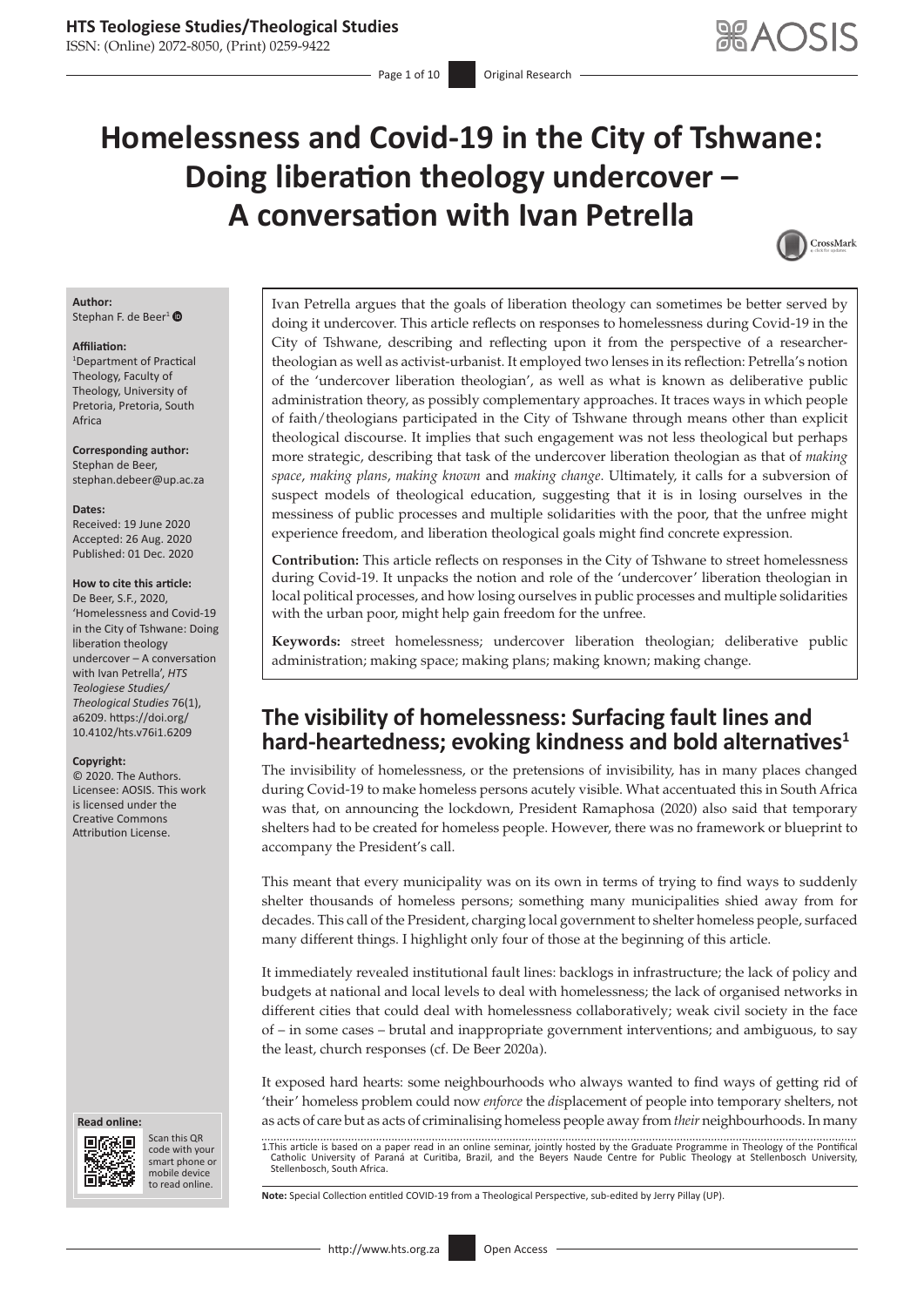cases, those who made the loudest noise about the presence of homeless persons refrained from responding as loudly by failing to create shelters where people were found in these neighbourhoods.

Firstly, and the complete opposite: the call to shelter homeless people evoked what Wilna de Beer referred to as *unusual kindness.* It was the kind of kindness that Paul and his companions found on arriving on the island Malta – shipwrecked and foreigners. And it says in Acts 28:2:

The islanders showed us unusual kindness. The islanders showed us unusual kindness. They built a fire and welcomed us all because it was raining and cold.

An outpouring of unusual kindness got unleashed – the kind that is not necessarily part of our DNA anymore. And this has been evident in shelters all across the city.

Secondly, it showed that it was indeed possible to provide shelter for 1500 to 2000 people in relatively decent ways in only 10 days, if there was sufficient pressure, political will, civic freedom to do what they know best and collaboration between the different actors.

# **Homelessness and Covid-19 in the City of Tshwane<sup>2</sup>**

The process of prioritising homeless persons in our city – as an option for the poor and their access to just alternatives to homelessness – started many years ago when some of us started to work alongside homeless and other vulnerable communities in the inner city

### **2014–early 2020**

Then, in 2014, a shelter owned by the city, but not managed, and in a horrible condition, with threats of being closed down and lost as a shelter for homeless persons, became a catalyst for collaboration. Some of us met the Executive Mayor about this shelter. The result of the meeting was a request from the Mayor that we should conduct research and advise the city on a policy for homelessness.

This became a good opportunity to rally researchers, at both the University of Pretoria and the University of South Africa, coming from different disciplines, and desiring to engage homelessness through research. We brought together this team of researchers, with practitioners, (former) homeless persons and city officials, designing a transdisciplinary research project on homelessness, known as 'Pathways out of homelessness', with a clear aim of influencing policy, through placing homeless persons, their dignity and holistic freedom, central on the city's agenda (cf. De Beer & Vally 2015).

A number of concrete results came out of this collaborative process:

- The first-ever Tshwane Homeless Summit was hosted, drawing together 400 people, including 200 homeless
- 2.The City of Tshwane is the name of the metropolitan municipality to which Pretoria belongs. It is the administrative capital city of South Africa.

persons, to engage the tentative research findings, based upon which policy and strategic inputs were made. Renkin and De Beer (2017:482–496) write about this Summit as dramaturgy, gathering various actors on a collective stage, partly predetermined and partly allowing for 'dissensus, irruption and surprise' (Renkin & De Beer 2017:482).

- An extensive street medicine programme was launched, under the leadership of the Department of Family Medicine at the University of Pretoria, providing direct access to primary health care for homeless persons on the streets and in shelters where they were, and also access to harm reduction programmes for substance-using homeless persons (cf. Hugo 2017:14–17).
- Awareness-raising workshops were created by the Centre for Faith and Community at the University of Pretoria, to deal with myths about homelessness amongst law enforcement agencies, journalists, churches and city officials (cf. De Beer & Vally 2015:70). The idea was to mobilise 'homeless champions' in these sectors who were able to help dispel myths and create a new consciousness amongst peers about how they viewed homeless persons and made decisions to include or exclude them from the city.
- A strong resolution was for decentralising some of the services that were concentrated in central parts of the city, to now also be rolled out in new concentration points where homeless people lived. This was in alignment to one of the clear research findings, which identified the suburbanisation of homelessness and the increasing number of working people opting for temporary homelessness as a livelihood strategy. This relates to the spatial structure of South African cities, in which the concentration of the economy and the availability of affordable housing are often completely separated, meaning long travelling distances for the working poor, much time away from their families and restrictive costs of public transport. In response, an increasing number of people choose to stay on the streets to save money and send it back to where their families are (cf. De Beer & Vally 2015:63–65, 67).
- A significant outcome of the research process was the drafting of a Policy and Strategy on Street Homelessness in the City of Tshwane (cf. De Beer & Vally 2015:53–61). Unfortunately, this policy and strategy was only adopted in 2019, 4 years and 3 Mayors later (City of Tshwane Metropolitan Municipality 2019; Ntuli 2019). Although being adopted, no budget was approved to ensure the implementation of this policy, making it a rather toothless document. The adopted policy made homelessness more visible, to an extent, and became a lever for civil society in our engagement with the city, but, clearly, it was not yet one of the city's priorities.

### **Fast forward: Lockdown during Covid-19 in the City of Tshwane**

Then it became March 2020, the week before lockdown for Covid-19 in South Africa. Some of my colleagues tried to get an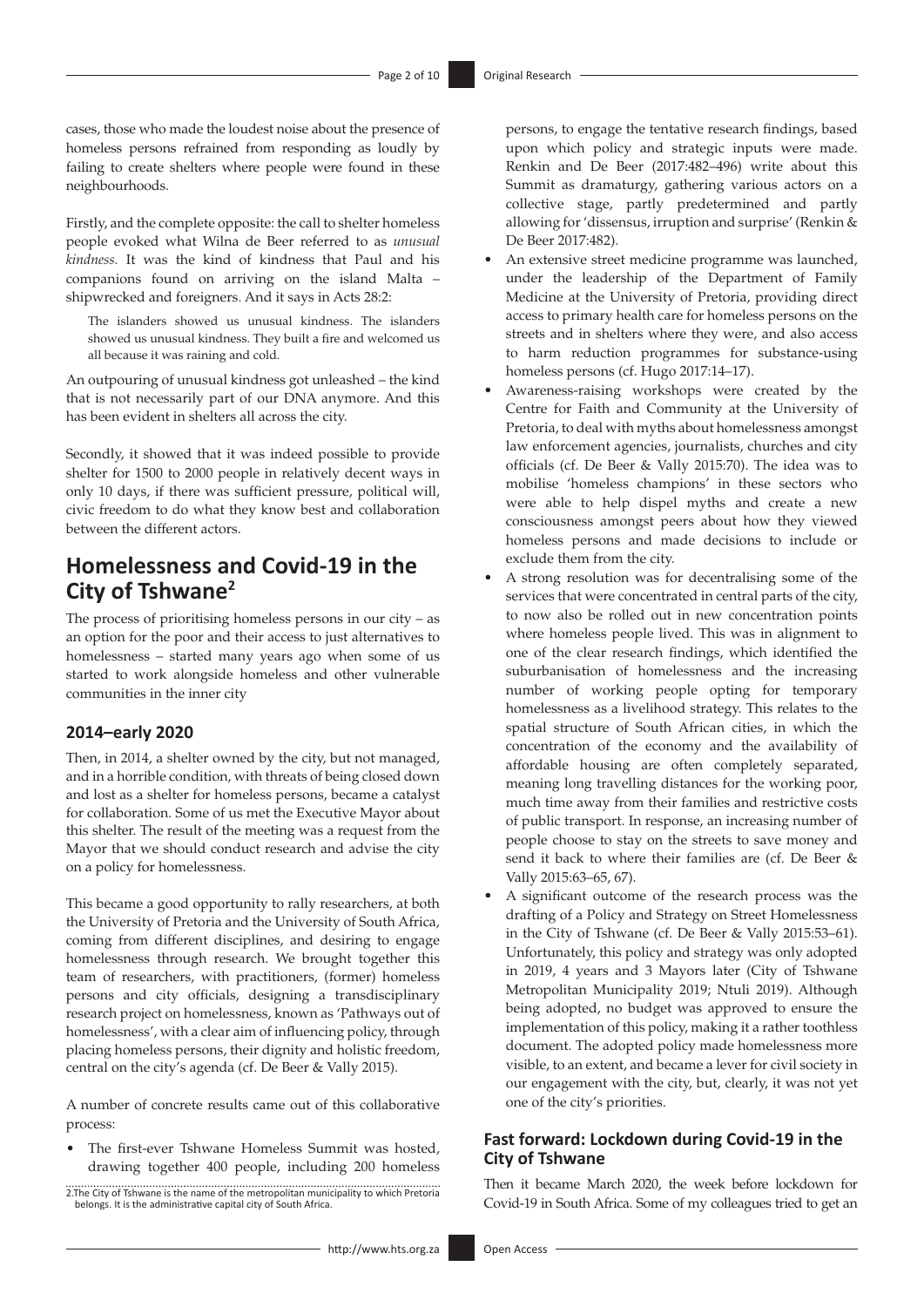audience with the people responsible for homelessness in the city government. They actually met briefly, twice, but were laughed at, and told by the city officials that currently there were no politicians in the city (our city at this point was under administration), and therefore they had no mandate to act at all!

A few days later the President announced a national lockdown, and insisted in his speech on opening shelters for homeless persons. Suddenly, our city's failure to implement its brand new policy and strategy, that were forged through a very exciting and bottom-up participatory process, became clear for all to see.

Without anybody being ready, and without sufficient preparations being made, the city then, out of necessity and in great rush, opened an abandoned soccer stadium for homeless persons around the 28th of March 2020. Within days there were 2000 people congregating, wanting food and shelter, but there were only tents and mattresses for about 150 people. Much embarrassment, a stampede for food and rubber bullets being shot at the crowds, and daily media exposure, fortunately helped force the city to look for alternatives to divert people to move elsewhere (cf. Allison & Harper 2020).

In the meantime, 2 days or so before the stadium opened, the Tshwane Homelessness Forum, which is a broad-based forum of the homelessness sector in the city, was able to force a meeting with the city, to call out their lack of responsiveness. This forum represents most of the non-profits doing meaningful work with homeless communities, former and current homeless people, as well as researchers from universities. Three difficult meetings were held, and eventually the forum was asked to draft and present a plan for managing homelessness during lockdown.

On the 29th of March, such a joint plan between the City of Tshwane and the Tshwane Homelessness Forum was adopted by the Group Head: Community and Social Development Services in the City of Tshwane'3 The plan was meant to guide the collaborative process committed to provide safe spaces to homeless people.

A week later, the stadium was closed, after a number of alternative sites were identified across the city, opening up as shelters and, eventually, accommodating almost 1800 people within 10–20 days.

Two smaller sport grounds accommodated 300 persons each; a charismatic church opened its facility for 91 homeless men using substances; a homeowners' association opened a tented shelter in a public park and managed it themselves; 3 inner city churches opened their spaces, and a suburban church in a gated community opened up for 20 older homeless men, amongst some initial protest from neighbours; soon 4 other suburban churches followed; an non-governmental

organisation (NGO) in the city opened 19 bed spaces for older homeless persons with special needs and are converting a social housing facility into accommodating another 30–36 older homeless persons (cf. De Beer 2020b).

An exciting model has unfolded of collaborative shelter management, drawing on the strengths of different partners, and giving clues as to a better way going forward, beyond individual organisational interests through a 'shared services approach' (cf. De Beer 2020b).

### **Seizing a post-lockdown opportunity**

Personally, some weeks into the process I described above, I became more involved in facilitating the construction of a post-lockdown plan, which is really finding a way of operationalising the city's dormant policy on homelessness, now enabled by the crisis of Covid-19.4

This plan is focusing on creating 1250 permanent bed spaces (new) over the next 12 months in every region of the city, accompanied by psycho-social and healthcare programmes, economic access and vocational training, and implemented by a joint institutional vehicle, formed between the City of Tshwane, the Tshwane Homelessness Forum and the participating Universities.

During the whole lockdown period, Professor Jannie Hugo from the Department of Family Medicine at the University of Pretoria was responsible for coordinating the roll-out of primary healthcare services and harm reduction programmes to all the shelters and also to people who still live on the streets. They are now finding ways to institutionalise their approach beyond lockdown and Covid-19, as the 'new normal' in primary healthcare for very vulnerable populations.

More than 20 organisations contributed to this collaborative intervention. It included city officials, NGOs, faith-based organisations, researchers and volunteers, all coming from different places, yet seeking to find a sense of common ground. It was a frail collaboration in which push-backs happened on an almost daily basis, negotiating space, winning some ground, pausing, then moving ahead again.

Similar processes happened in many cities across South Africa. It played itself out in different ways in these cities. A National Homeless Network, made up of representatives from at least nine cities, called in with each other on a weekly basis to compare notes and shared good, and bad, practices. We learnt from each other, as we all participated in this organic process of building a response, on the run.

# **Reflections of a researchertheologian and activist-urbanist**

In this section, I reflect personally on the meaning of the above, trying to make sense both personally and vocationally

<sup>3.</sup>This plan, drafted by the Tshwane Homelessness Forum and adopted by the City of Tshwane's Department of Community and Social Development Services, was titled 'Covid-19 Proposed Plan for Physical Distancing, Social Isolation and Reduced Risks for Homeless Persons in Tshwane'.

<sup>4.10-</sup>Point Action Plan for Re-Integrating Homeless People: Operationalising the Tshwane Homelessness Policy and Strategy.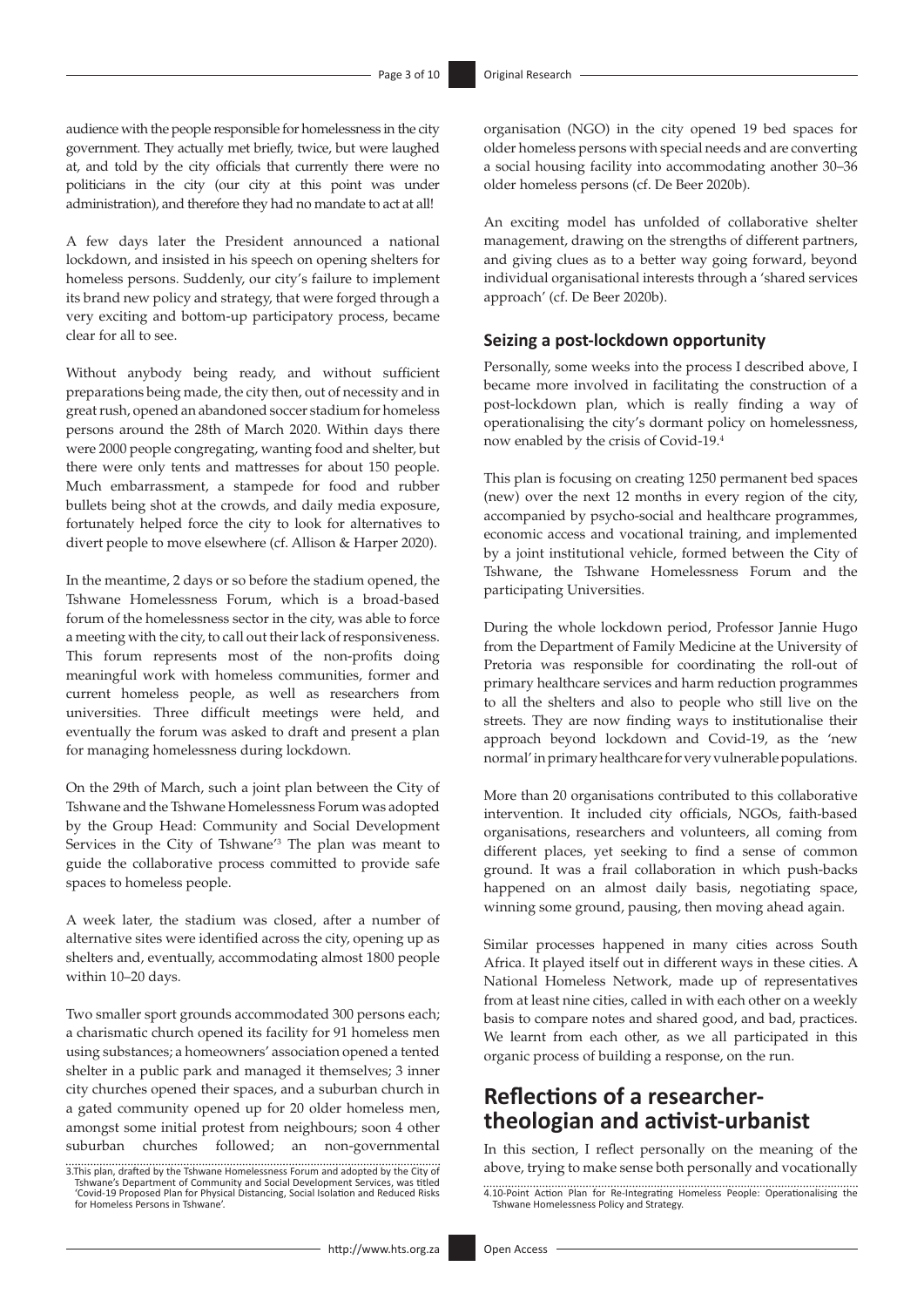of this intense journey. I try to discern how it relates to my work as a researcher and theologian at the university, and my commitment as an activist to open up urban spaces that will be just and inclusive, particularly for the most vulnerable communities of the city.

At first glance, for some, it does not make sense. Some even say I am doing two different jobs. The worlds of the streets, public policy-making, the academy, the church and NGOs are all markedly different. There are different values, goals, organisational cultures and bottom-lines that often seem contradictory and distanced from each other.

At second glance, though, is this not what we are invited to as theologians in a complex, postcolonial global city? Navigating space from the perspective of the urban poor, during Covid-19 lockdown, becomes the perfect space in which to fuse these worlds. As Gutierrez (1988:12) reminded us, liberation theology is not a new discipline in theology *to be studied*, but *a different way of doing theology*. The danger is to co-opt liberation theological symbols or jargon, turning it into abstractions and new orthodoxies, without no longer practising concrete solidarity with the poor. When that happens, what is still called liberation theology now runs the risk of ceasing to still offer tools of liberation, in concrete terms (cf. Vellem 2015).

Another danger is this: when the bus of potential freedom arrives, for those of us seeking for liberation, the great danger is that we do not see the bus; or we do not recognise it, when we see it; or we simply do not get on because we are so used to fighting 'them' from the outside, that we do not know how to behave inside the bus. We do not have the language, or the skills. Covid-19 presents new opportunities to advance on a liberating agenda, but it raises new questions and requires new forms of engagement from those considering themselves liberation theologians. How to break down the walls from inside – for example, in public policy-making processes – now becomes another strategic question and consideration for our alternative imaginations.

I want to reflect on it using two lenses: Ivan Petrella's (2017) notion of the undercover liberation theologian, and also a theory known as deliberative public administration (DPA) (Baccaro & Papadakis 2008).

### **Petrella's undercover liberation theologian**

The Boffs (1986:17–29), early on in liberation theology's formation, spoke of three kinds of liberation theologians: professional liberation theologians located in the academy; pastoral liberation theologians, pastoring local faith communities; and popular liberation theologians who are those deep in the trenches of local struggles – be it homelessness, landlessness, labour issues or gender violence. Petrella (2017:1) now added a fourth category, which he refers to as *undercover liberation theologians*.

Petrella's (2008:148, 2017:1) basic argument is that liberation theology today will achieve its goals beyond theology. not always have the stature, positionality, experience or language to be heard in conversations about land reform, economic systems, urban futures, ecological disaster or public health. It is beyond theology, in those spheres where futures are designed and constructed, where the imperatives of liberation theological imaginaries are to be fleshed out, but in languages that can shape the discourse and move the liberationist agenda along.

Theology in our postmodern and postcolonial society does

Petrella (2017) wonders if more justice would not be done to liberationist goals by the so-called undercover liberation theologian, who fleshes out liberationist priorities, without necessarily using theological jargon, in new spheres of engagement. It is not about hiding his and/or her theological points of departure, but of translating it into language accessible in various disciplines. There is resonance between Petrella's proposal and the work of Groody and Gutierrez (2013), arguing for liberation theology beyond theological discourses. The undercover liberation theologian does not use the theological jargon of liberation theology, but advocates the core concepts in disciplinary guise (Petrella 2017:1), whilst working as urban planners, public health workers, economists or agriculturalists, transforming 'the disciplines' presuppositions', in the words of Petrella (2008:148), through foregrounding justice for the poor. As an example, Petrella (2008:149; 2017:332–333), refers to the work of medical anthropologist, Paul Farmer, who considers healthcare systems from the perspective of opting for the poor. Farmer's is a deeply embodied liberating praxis, without necessarily using theological jargon.

Instead of compromising on its option for the poor, what is proposed here are deeply embodied forms of exercising such an option. Disembodied forms of liberation theology, that are neither attached to the lived experiences of those excluded or suffering nor engaged in concrete struggles for liberation – however big or small this might be – run the risk of becoming intellectual orthodoxies without liberatory potency, or pseudo-radicalism, unable to translate themselves into concrete imaginaries and actions for liberatory change.

The question running through this section goes like this: How do we do our work to further an agenda of radical freedom from exclusion with the city's most vulnerable, without being in positions where we might actually further that agenda?

### **Deliberative public administration theory versus Habermas's deliberative politics**

That brings me to a second lens, which is that of the so-called DPA, which I will briefly juxtapose along with Habermas's deliberative politics.

Deliberative public administration theory is sceptical about 'the problem-solving capacities of the state' (Baccaro & Papadakis 2008:5) and advocates 'the devolution of as many decision-making prerogatives as possible from centralised bureaucracies to policy-making fora in which citizens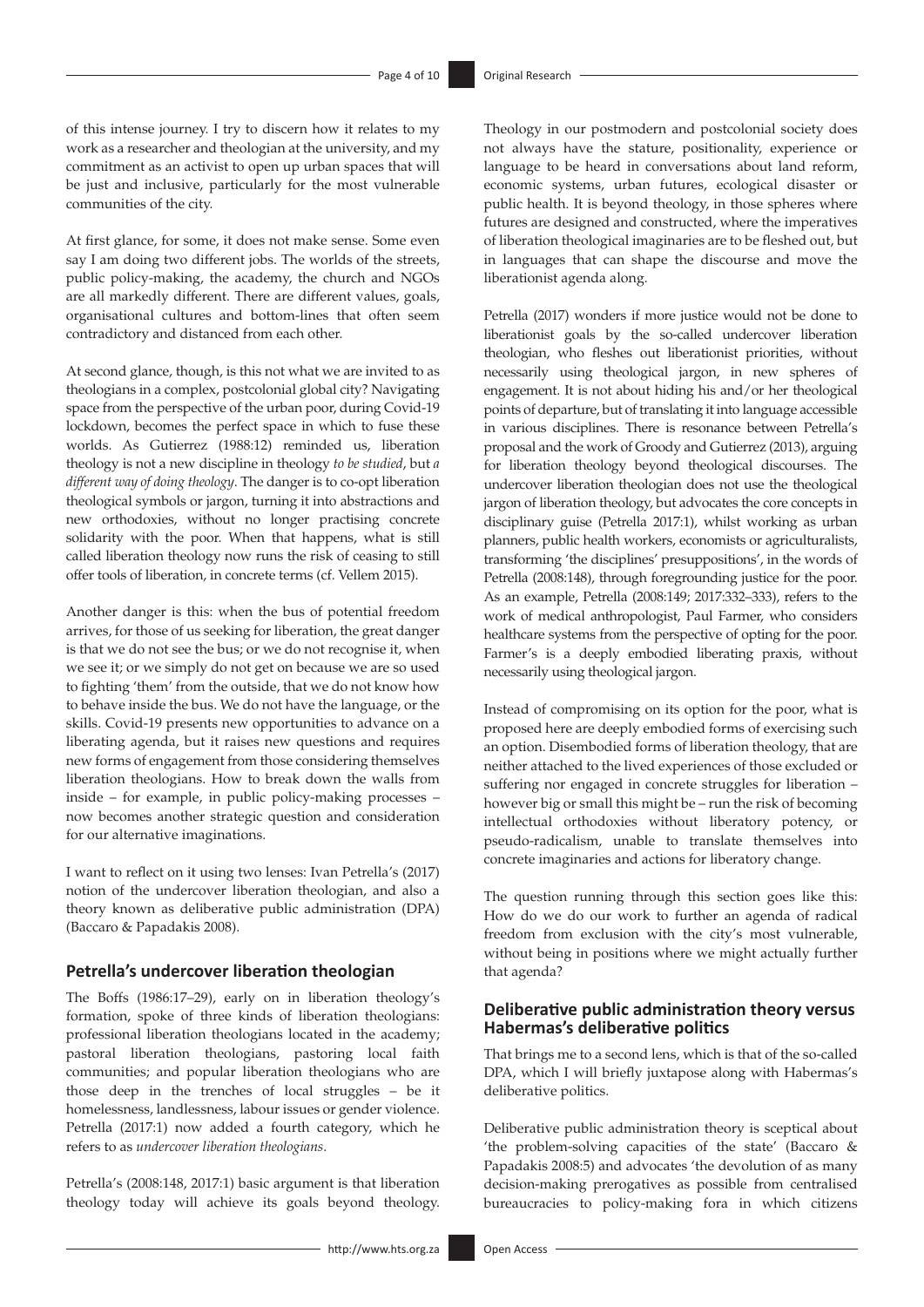participate either directly or (more frequently) through their representative bodies'. The emphasis of these proposed forums is to ensure that participants share not only insight into the problems they themselves face but that they also offer solutions. This echoes strongly with the rationale behind the participatory research on homelessness in our city, the Tshwane Homeless Summit, as well as collaborative engagement to forge a Covid-19 homelessness plan, and a post-lockdown operational plan.

On the other hand, Habermas's (1992:371–372) deliberative politics takes a different view. A deliberative politics consists of 'vibrant and independent civil society organizations', acting as – in his words – 'democratic vigilantes', that formulate and propose radical alternatives, but, in doing so, always refrain from direct involvement in the resolution of problems. Habermas advocates that it should remain this way. Firstly, because he opines that civil society lacks the capacity for public problem-solving, but also does not have the governance mandate to start with. But, and these might be his deeper concerns even, he is concerned that direct involvement carries with it certain grave risks: the ability to offer critique, independently, can be compromised; cooption by political heads becomes possible; radically innovative, independent and even disruptive actions showing a different way might be toned down. Based on these reservations, Habermas proposes that these civil society organisations remain working, critically and imaginatively, from the outside.

Advocates of DPA would question Habermas's optimism about public sector's ability to solve problems or make ethical decisions that are in the interest of the common good. To the contrary, for such decisions that uphold and advance the common good to be taken, they insist on flatter organisational structures and the necessity to invite diverse knowledges – also of broad-based civil society actors – into decision-making processes (cf. Baccaro & Papadakis 2008:12, 51).

I submit that it does not have to be the one or the other. The tension between these two approaches is a creative one that should persist. For it to remain a creative, and critical, tension however, not to be dissolved easily, a number of checks and balances need to be firmly in place.

Firstly, participation in public policy processes should never be done naively, but, for theologians of liberation, always with a hermeneutic of suspicion.

Secondly, the work of engaging policy should not replace the important and ongoing work of building innovative demonstration projects that embody the alternatives one agitates for. Both engaging policy and building demonstration projects go beyond mere imagination.

Thirdly, engaging policy should come from a place of deep embeddedness in communities. The primary interlocutors should remain the communities and voices the proposed

policy purports to address. Policy formulations should and those participating in policy making should be made accountable, scrutinised and assessed by those very communities.

Finally, if the tension becomes such that something can break, Baccaro and Papadakis (2008:51) say there should be an exit option. Civil society, and in this case the undercover liberation theologian, should have the prerogative of exiting whenever necessary. Maybe one can call it our 'manipulative asset': the possibility of withdrawal when the city can least afford it.

# **The task of the undercover liberation theologian: Making space; making plans; making known; making change**

Now, let me return to the homeless shelters and Covid-19 in our city. I want to think about the work of the undercover liberation theologian. Here, I use the term 'very liberally', referring to all those who practice their faith – in Jesus, or in the possibility of a new deal for the excluded poor – in ways that prioritise those considered poor and unjustly excluded. These might be professional theologians, clergy, laity, community workers, health workers or community activists. I think of their work – as undercover liberation theologians – as the work of *making space*, *making plans*, *making known* and *making change*.

### **Making space**

From one angle, for a brief moment, we can say that the efforts that went into making space for those ordinarily excluded was a practical expression of exercising an option for the poor. Making space, theologically, is about 'affirmation, i.e. the constitution of human identity' (Louw 2008:437). It is about acknowledging those often erased by dominant narratives.

Some participants in this process clearly did it from the perspective of opting for the poor. Others signed up to participate as an expression of deep compassion, affirming the homeless stranger, and embracing their humanity. Still others, by virtue of their job descriptions, were instructed to participate. The difference between different individuals and groups, and their motivations to be present in the shelter spaces, sometimes became evident in how different shelters were run, how homeless persons were included, or not, in decision-making about their own lives and futures, and how diligently long-term alternatives were being mediated.

Space is not neutral nor is making space. In the context of street homelessness, it is about asserting a right to the city for those too often denied this right. Kriel, Tembe and Mashava (2017:428) describe how a lack to a right to the city for homeless persons 'affects their daily lives … the challenges the face on a daily basis and the different strategies they implement in mitigating these challenge'. It is often a matter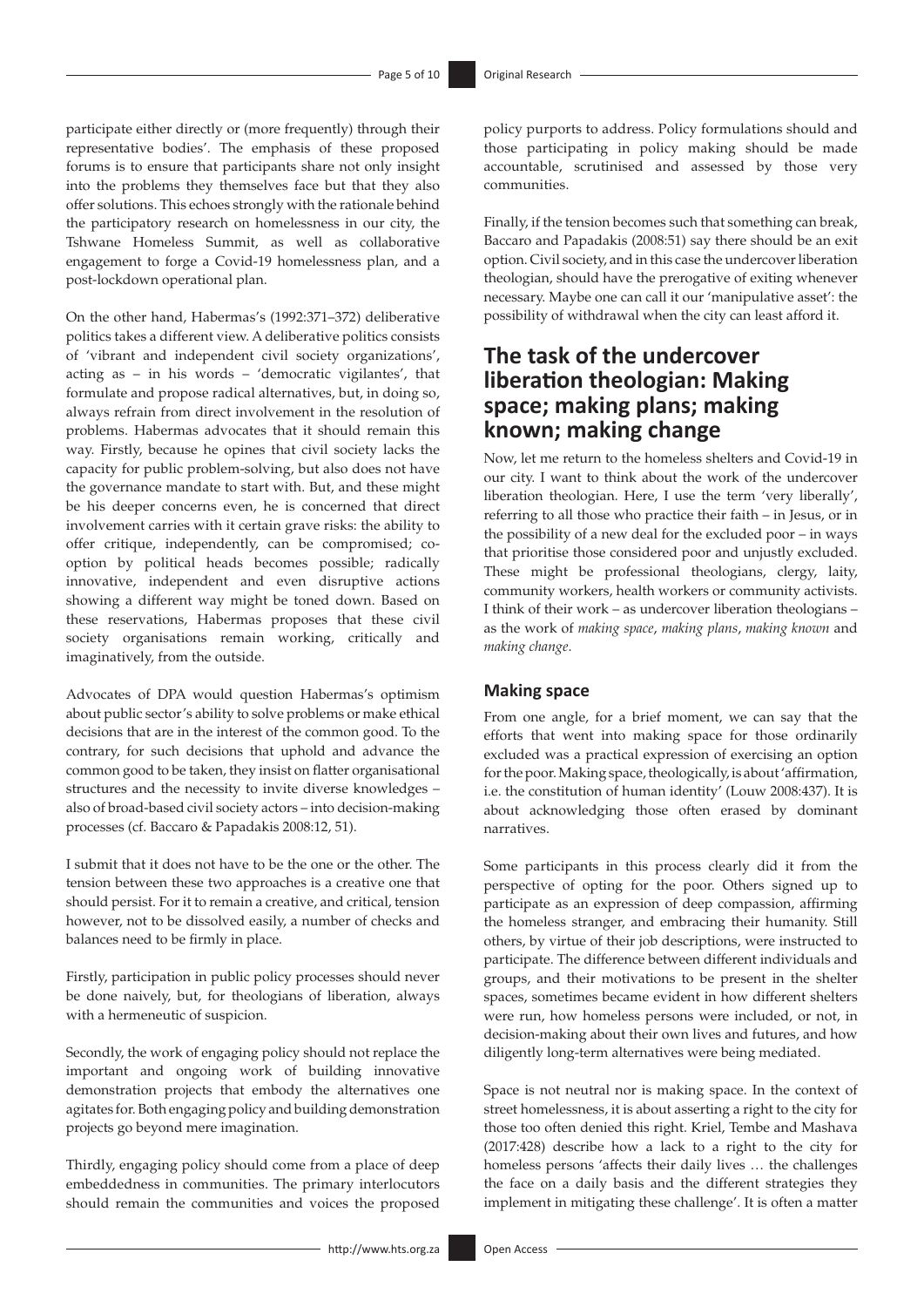of perpetual contestation. People living on the streets are not only too often denied access to basic source of livelihood in terms of shelter, income or primary healthcare but in many cases also criminalised and dehumanised by the city's systems of surveillance and exclusion.

Making space during Covid-19 in the City of Tshwane (Pretoria), in the form of 23 shelters and new longer-term spaces of accommodation, was therefore also marked by subversions, disruptions and reconstructions.

**Subversion:** When suddenly 20 older homeless men, mostly black, are dropped off in a predominantly white neighbourhood – a gated community in which most residents probably regards as a crime threat – it subverts the dominant narrative. If then, this shelter becomes a model shelter, with no real incidents, and a huge level of ownership taken by the residents for each other and for the space in which they find themselves, it further subverts – almost trashes – the narrative that wanted to keep them out because of how they were regarded. It could also be that the church itself, in opening their doors for the 20 men, was busy subverting their own theology: learning how to practice an option for the poor, in very concrete terms.

**Disruption:** Making space caused disruption of paradigms and comfort zones. Opposite the Brooklyn Police Station – infamously picking up homeless persons at the beginning of lockdown and dropping them off involuntarily at shelters that were already full, on the behest of suburban residents claiming that homeless persons might hold risk of infecting them – there are two churches: a Pentecostal and an Anglican church. They are friends of each other, together with other churches in that vicinity. First, the Full Gospel Church opened up space to house homeless students, and then, homeless women with their children. A few days later the Anglican Church down the street opened up 20 spaces for homeless men. Suddenly, there were two homeless shelters in a suburb of Pretoria opposite to the police station, disrupting the status quo, disrupting the narrative of the police and disrupting the narrative of churches who still waited for permission to do their mission. They simply did what they knew they had to do.

**Reconstructions:** Making space is also about reconstructions – reconstructed relationships that previously failed between NGOs in the city; reconstructed spaces that were abandoned to now allow older homeless persons to move in permanently; reconsidered visions and missions, because Covid-19 stopped us in our tracks and some churches asked, what have we been busy with all along?

At least four of the churches who opened up spaces are now considering long-term open spaces and even redevelopment of their properties to include homeless individuals. What is fascinating is how these churches' theological rhetoric might not be liberationist; but in reality, they have started to practice an option for the poor in rather radical ways. This was done

whilst some of us, who are radically verbose and very verbal in our radicality, failed to engage in the orthopraxy that marked these sisters and brothers. Theirs became a deep solidarity with Jesus, in their homeless sisters and brothers, and an affirmation of our common and intertwined humanity. It is a reminder of Gutierrez's (1988:8) insistence that rigorous orthodoxy without expression in orthopraxy might be fruitless.

Making space is a critical practice, not only opening up a right to the city for those denied but also opening up new possibilities of being church, as well as a reconstituted relationship between church and city. Government can be engaged critically not only through rendering critique but also through offering concrete proposals, and through demonstrating the proposals as embodied in local faith communities.

Richard Schaull (1991:36), in bringing leading figures of the Reformation in conversation with Liberation Theology, showed how Luther already made it possible for Christians to engage authority in critical ways, whilst at the same time providing 'an impetus for movements of radical renewal' which 'helped create space for the emergence of new patterns of community and new models of church'.

Schaull (1991:36) maintains: 'Luther sets in motion forces that have profoundly affected the struggles of liberation on the part of oppressed people to this day'. On the one hand, the undercover liberation theologian would find him- or herself in spaces where public policy and plans are crafted, where public healthcare is deliberated on and where human settlements are planned, designed and implemented; always doing so from the perspective of the excluded poor. On the other hand, what Luther and liberation theology have paved the way for is for the institutional church, time and again, to revisit her own roots and to align herself again with Jesus's core solidarities.

In the last instance, I also want to speak of making space in the context of Practical Theology. Schweizer (2019:145–152), with reference to global migration and the ways in which it changes local landscapes, calls for Practical Theology to make space for 'the religious other', which is no longer distanced but in close proximity. For Schweitzer, 'broadening the discipline beyond the traditional paradigms' is now critical. The 'limitations of the "pastoral paradigm" and also of the "clerical paradigm"' have to be overcome in multireligious societies.

In the same way, I would argue, Practical Theology has to shift its focus beyond the 'believer' or 'non-believer' to the 'non-person' of liberation theology. The non-person, who is remote – 'outside the gate' – and, only occasionally, a subject of our service, fails to be at the core of our theological solidarity, enquiry, collaboration and action. Making space to allow the interlocution of the street homeless community – as subjects and partners in doing theology – provides an opportunity for Practical Theological discourse and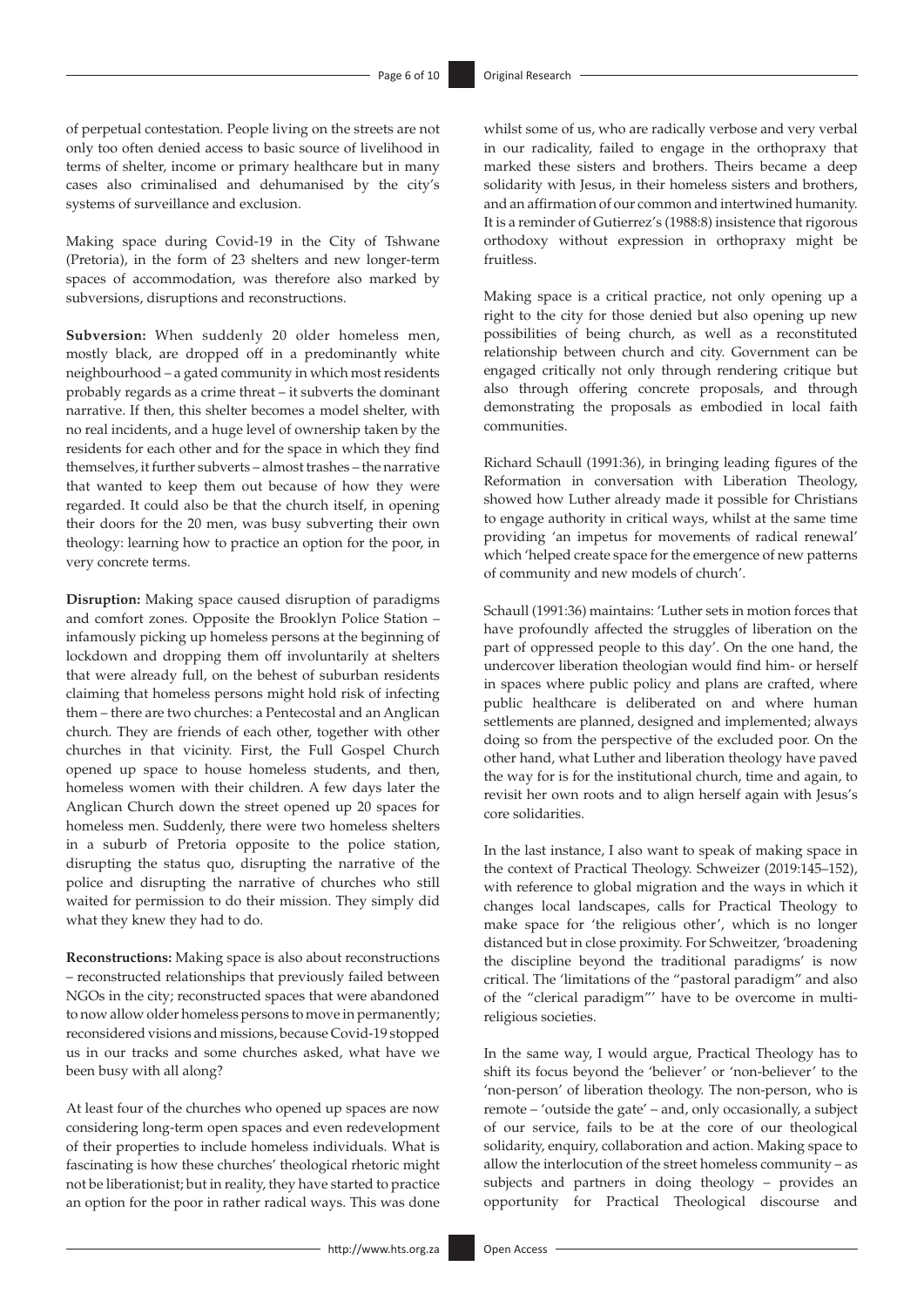engagement to be liberated from institutional orthodoxies, and re-aligned to the Spirit's work in history. The homeless 'non-person' becomes not only a central category for our theological reflection but a full participant in doing theology and shaping theological discourse.

The undercover liberation theologian will traverse various publics as they seek every possible opportunity to advance the primacy of the poor. She and/or he will be found in policymaking spaces, on urban back streets, in Covid-19 shelters, in traditional liturgical spaces and in academic institutions – not neutrally present, but, endlessly and deliberating finding gaps, or opening up cracks, to make space at different tables for those who are left out; even a central or privileged space, whereby they proclaim the centrality of dignity and beauty of humanity, of the left-out poor.

It is about making space. It is also about making plans.

### **Making plans**

Making plans is not only something spontaneous or organic. The spontaneity required from a crisis such as Covid-19, and organic responses springing up all-over the city, then needs to be matched with deliberate and sensitive intent, and strategic deliberation. If we are indeed serious about not only sheltering homeless persons during crisis but about creating the conditions that would allow every single inhabitant of the city to access sources of livelihood and secure long-term shelter, in which they have options to choose from, there needs to be a plan. At the beginning of the lockdown in Tshwane, a joint plan was crafted to move an issue that was mostly marginalised by the city's dominant imaginaries, to the centre, with strategic and deliberate intent.

Liberation theologies are not merely intellectual deconstructions of systems that reduce the majority of the world's people to mere subjects, nor are liberation theological constructs meant merely to evoke utopian imaginaries. Doing liberation theology is to actively practice solidarity, analyse systemic failures, foster alternative imaginations, and, through all of that, conscientise and mobilise movements that will 'take a clear option against poverty, oppression, suffering and dehumanization' (Buffel 2015), as partners with 'the God of the Exodus and of Jesus the Christ (the liberator)'.

The undercover liberation theologian is drawn into the struggles of those who are poor or vulnerable, and, from inside their struggles, participate in movements in which the poor opts for their own liberation; or, in public spheres where decisions are often made about the poor without the poor themselves being present, seeking to translate an option for the poor concretely into various societal spheres. Making plans is a thrust towards moving the margins to the centre.

When Jannie Hugo or Jan Heese or Sanele Ngcobo do their public health work as a medical professor and medical doctor and health administrator, on the streets and in the shelters, they opt for the poor in the purest sense of the word. They

take medicine to the streets, spending hours every day screening every individual, administering methadone as alternative to substance use, and rushing from shelter to shelter to practice God's caring justice.

The Covid-19 temporary shelters in Tshwane were decent spaces where people got three meals a day, cynically referred to by some suburban people, for the 'luxury' homeless people were rendered. But, of course, as image-bearers of God, homeless persons deserve to be embraced completely, as anyone else. It became an expression of an assertion found in 1 Corinthians 12:23, stating: '… the parts that we think are less honourable we treat with special honour. And the parts that are unpresentable we treat with special modesty'.

Holistic care was provided and the right to shelter – which is a justice issue – at once also mediated healing in a fuller sense of the word. When I asked one of the men, at a shelter in Lyttleton, when did he last experience living at home, he told me only once for a year in 2016, in his whole life. But, he said, in this shelter he found meaning; he found love; he found that he needed to be on anti-depressants; he found a psychiatrist for the first time in his life; he found courage to start afresh.

Right now a post-lockdown plan is being crafted, to ensure that the 1800 people being sheltered temporarily will not be sent back to the streets but that new and lasting infrastructure will be created for homeless persons in Tshwane. Vacant city buildings are being identified and secured and the city's budgeting process should be aligned to the number of homeless people, to be housed adequately and as stepping-stone into making their own plans for a different future. An option for the poor needs to find expression in the investment made by the city in its most vulnerable citizens.

Making plans also include asking new questions about our own home institutions and their responses or apathies in the face of this crisis. Just one or two student residences on university campuses would have housed a large percentage of the homeless population during lockdown. My one colleague was reprimanded for raising this with the university executive, as if institutional preservation could ever be more important than the sacredness of life.

Having been exposed to the fault lines of society, in a much more visible way than ever, and having been exposed to our own complicity in ongoing inequalities, and our distance from the city's harshest failures, we too – as churches, faith communities, non-profit organisations, schools of theology and academic institutions at large – need to consider making plans that will prioritise 'the least of these': not in patronising ways of temporary relief, but through rigorous analysis and a commitment to a radically restructured society in which the reality of one homeless person would be an offense that we are collectively guilty of.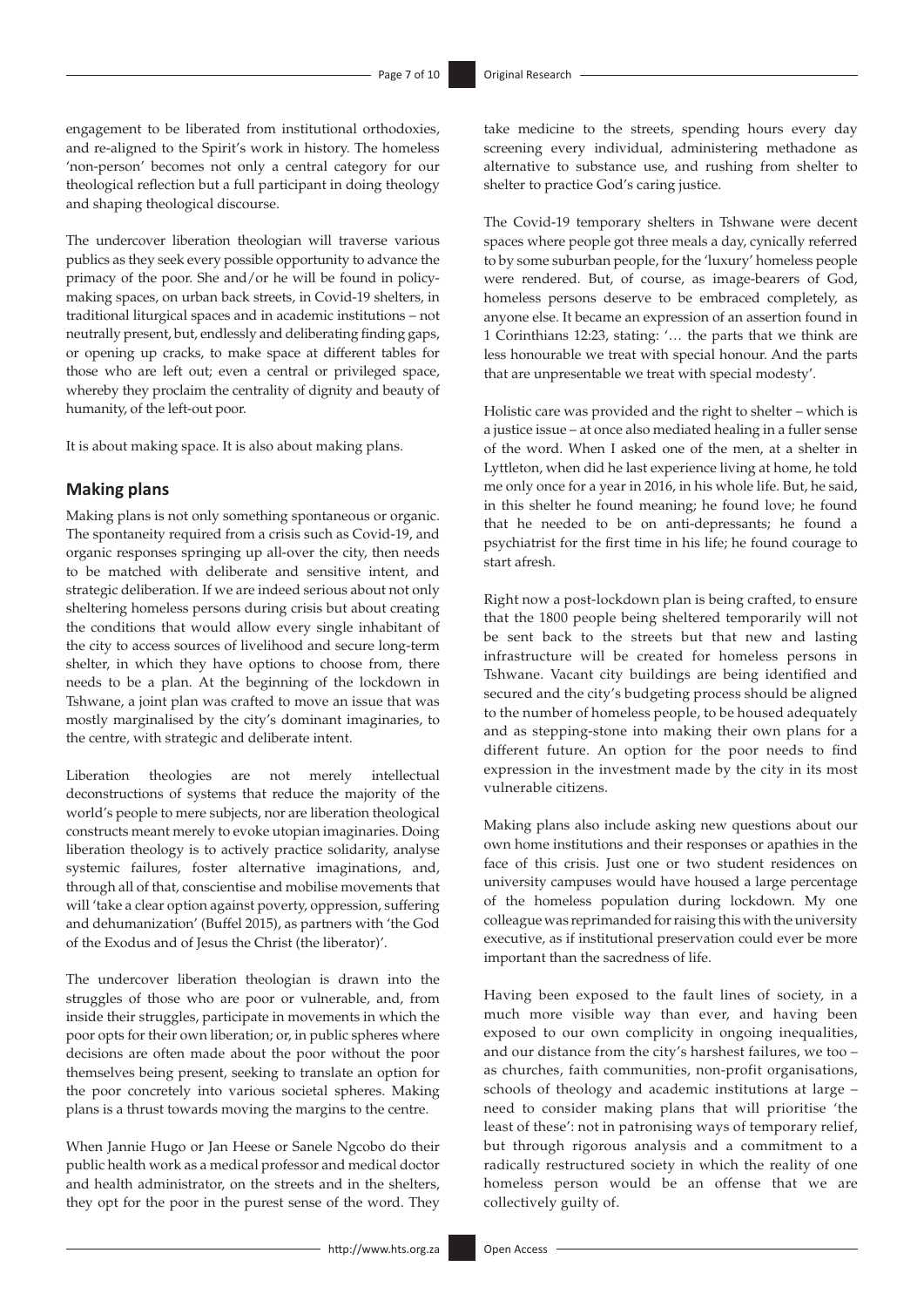### **Making known**

In *making known*, I consider Freire's (1972) pedagogy as conscientisation: to become acutely aware of reigning death-dealing forces on the streets, and our apathy and complicity in the face of these forces; but, also, to become conscious of our own agency, collectively, to bring about radical change. I speak of 'our' in a broad collective sense, proposing such consciousness-raising pedagogies to be fostered in various spheres, both amongst those who experience homelessness first-hand; those seeking to support homeless communities; officials and politicians tasked with public policy-making; as well as the general public that is often 'othering' homeless persons in ways that condemn them to perpetual inhumanity.

The undercover liberation theologian works endlessly to create spaces in which people can know, and be known, in the sense in which Parker Palmer (1993) uses it.5

How do we practice pedagogies of freedom in public spaces, where one sits with a hundred public officials often trapped in huge hierarchy and protocol? What does a pedagogy of freedom look like in those spaces? What does it look like amongst 20 men in a shelter who are not scared so much of being infected with the virus, but their fear is that lockdown will end, because it might mean going back to the street? What does it mean for the suburban church that risked losing their lives, their theologies and their reputations, in order to find it anew? What does a pedagogy of freedom look like amongst them?

We need to be deliberate in developing local pedagogies of 'the oppressed' (Freire 1972) and 'the oppressor' (Bacon 2015) (to use reductionist language), but also *making known* through making new and innovative spaces in which both resourcepoor ('oppressed') and resource-rich ('oppressor') as well as policy makers and practitioners could grapple together, making sense, unravelling, seeing, knowing and being liberated.

Making known in this context would be to depart from an assertion of the 'epistemic privilege of the oppressed' (Stenberg 2006:273); 'to cure "historical amnesia" by giving voice to the subversive "memory of the poor"' (Stenberg 2006:237); as well to embrace a praxis-approach to doing theology, which refuses to separate action and reflection, as 'truth is not something found in sacred texts, but is something made, enacted' (Bacon 2015:227). Liberation theology, understood thus, 'is never completed' but 'provides tools for ongoing work' (Bacon 2015:227).

The realities and uncertainties of Covid-19 brought us to a new knowledge of the disconnects in our society, the failures of our city and the apathies of our best efforts. It also raises profound questions of faith. Some speak in this

5.Palmer speaks of the kind of knowing that allows us to be known ourselves: in the face of the other, we discover ourselves – our fears, shortcomings, prejudices and failures, and such knowing has the possibility of mediating mutual transformation. time of the silence of God. Where is God then in all of this? Why is God not making known what is to be done? Has God forsaken us?

And yet, I am asking: could this only be the silence of an institutionalised God, who does not know how to operate under lockdown, when our loud worship services are shut down, and our institutionalised forms of religion inhibited? Is it only the silence of a God who has unlearnt the art of subversion, asking permission to be God? Or, is it the silence of a God theologised through reflection void of embodied action? Because is the free God really silent or just not known, because this God does not neatly fit our religious constructs and might be too far away from our institutional expressions of church and intellectual constructs of truth? This God might indeed only be found outside the gate.

In every encounter with small groups of homeless women or men, in the past weeks, I encountered the loud voice of a free God, who wants to set the captives free – a loud voice rising from the ashes; a loud voice disrupting the silences of too many churches; a loud voice crying out against theological institutions that foster machinations of power, ticking boxes of pretention, whilst failing the poor! I hear the loud voice of God in the man who says to me: 'I was homeless since I was 5'.

### **Making change**

Finally, of course, undercover liberation theologians are all about liberating and transformational change. It engages in the practices of making space, making plans and making known, as ways of deconstructing layers of meaning which were exclusivist and oppressive, whilst allowing for prophetic irruptions into contemporary (hi)stories. By speaking of being an 'undercover' liberation theologian, the hiddenness is not in the clear bias or option for the poor; to the contrary, the hiddenness is more in the use of theological or pastoral identity, instead of taking on the posture of a different discipline 'to transform the discipline's presuppositions' in the direction of a liberationist agenda (Petrella 2008:150).

The undercover liberation theologian employs various tools and practices to centralise what is marginal, to give voice to that which was silenced and to make radical change, where the status quo dealt with repeated death. The posture of this theologian is not only that of critiquing and deconstructing but also that of imagining, writing, planning, speaking, subverting and acting a new reality into being. This might not always come as the final revolution, or ultimate overthrow of a corrupt and soulless state, but it will represent a serious crack in the dominant narrative – now allowing those who were historically excluded, equal space at the table, equal access to sources of power and freedom and equal participation in creating a household of humanity, from below, such as the change to be envisaged by this theologian.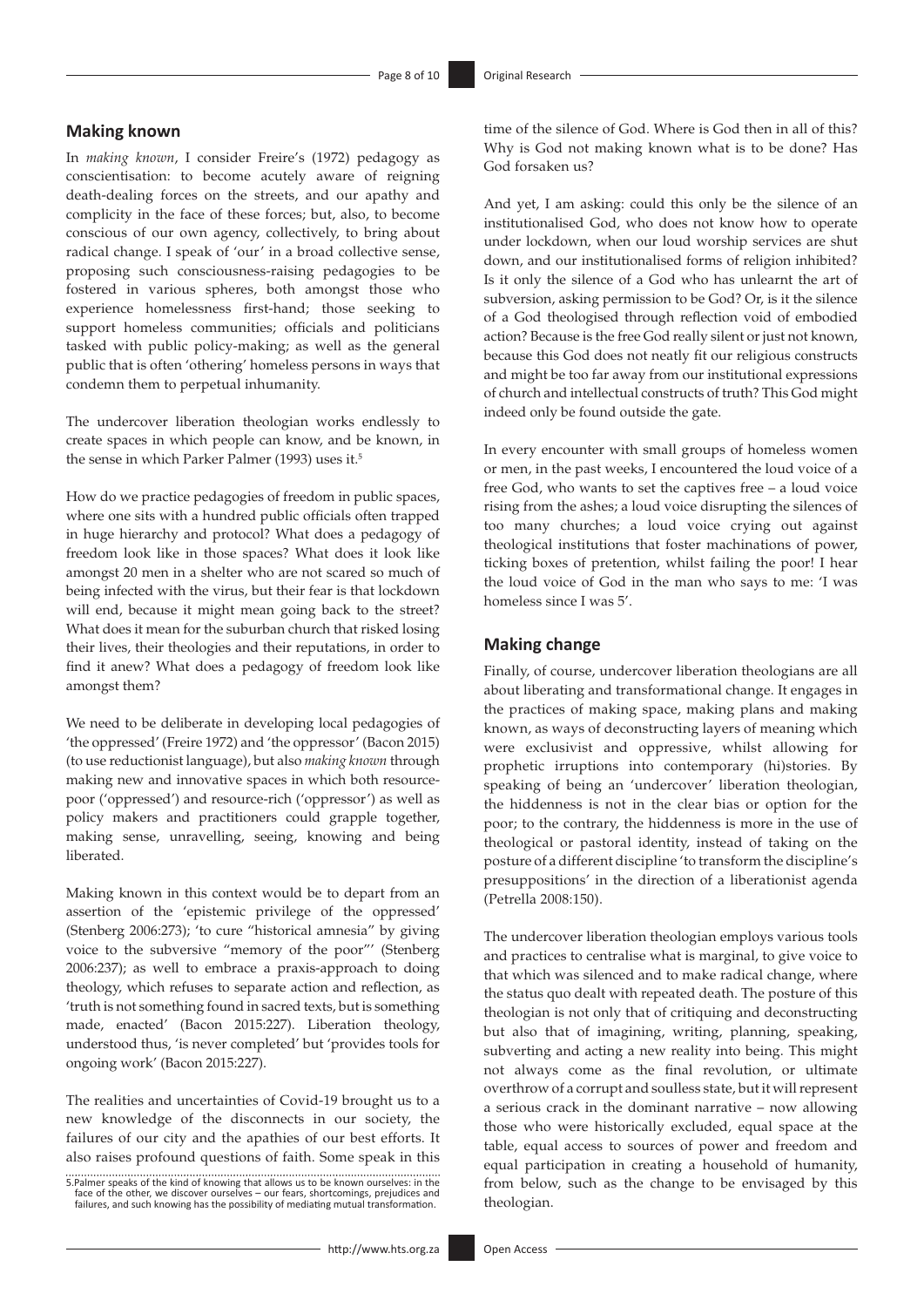# **In losing ourselves, freedom will break through: Subverting education that is suspect**

Our theological education is suspect. When I see what medical students do in the trenches, and engineering students creating apps to make the work of shelters easier, and theological students locked away because they are told to do so, our theological education is suspect.

Petrella (2017:336–338) speaks of the need to provide our theological students with multilingual skills, to hold their own in urban planning, and economic projections, and public health conversations – not needing to hide behind religious jargon to advance a liberationist agenda, because they are boldly multilingual; and simply present. He (2017) considers:

How does one make this happen in theological education? Firstly, theologians in schools of theology must get themselves to ask: how do we express solidarity with the poorest in our city, at a time such as this? Yet, this question does not get asked if a prior theological conviction is not an option for the poor. Secondly, theological education that can be liberating needs to allow for risks to be taken, both by students and lecturers, for solidarity to be embodied, and for dominant knowledges to be deconstructed. This will mean locating students and lecturers at homeless shelters across the city, under normal circumstances, but particularly in times of disaster. Thirdly, it will mean rethinking the location of the classroom, the content of the curriculum, and the pedagogical approach to be followed. (p. 338)

In doing above, maybe something of Petrella's (2017) vision for theological education can materialise, when he envisions schools of theology as schools of transformation:

It trains neither pastors nor professors; it trains undercover theologians and prophets. It educates broad-based transformers who enter, as undercover theologians, to subvert society and change it from many different points. This is a different theological school, one that educates a new theologian that can break free from the limitations that have impeded the spread of the liberationist vision beyond theology. (p. 338)

I wonder if Petrella is not right: it will be in losing ourselves in the messiness of public processes, in the discomforts of multiple tensions, in the suspicious spaces of public encounter, where uttering God will not make change necessarily, that the freedom of the unfree will start to break through – in these spaces, if we remain stubbornly, suspiciously, shrewdly and gently present.

The undercover liberation theologian inside the council chambers, the popular liberation theologian amongst the social movements, the pastoral liberation theologian disrupting and comforting their churches and the professional liberation theologian, questioning the validity of our sterile theologies, whilst showing another way – all need to hold on to each other, and be held by those who urge us on – those still on the outside, looking in.

# **Acknowledgements Competing interests**

The author declares that he has no financial or personal relationship which may have inappropriately influenced him in writing this article.

### **Author's contributions**

This article is my personal work.

### **Ethical consideration**

This article followed all ethical standards for a research without direct contact with human or animal subjects.

### **Funding information**

The research received no specific grant from any funding agency in the public, commercial or not-for-profit sectors.

#### **Data availability statement**

Data sharing is not applicable.

### **Disclaimer**

The views expressed in the submitted article are the author's own and not an official position of the University of Pretoria.

## **References**

- Allison, S. & Harper, P., 2020, 'Stay at home, Cyril said. But what about the homeless?', *Mail & Guardian*, 2 April 2020, viewed 10 April 2020, from [https://](https://mg.co.za/article/2020-04-02-stay-at-home-cyril-said-but-what-about-the-homeless/) [mg.co.za/article/2020-04-02-stay-at-home-cyril-said-but-what-about-the](https://mg.co.za/article/2020-04-02-stay-at-home-cyril-said-but-what-about-the-homeless/)[homeless/](https://mg.co.za/article/2020-04-02-stay-at-home-cyril-said-but-what-about-the-homeless/).
- Baccaro, L. & Papadakis, K., 2008, *The promise and perils of participatory policy-aking*, International Labour Organisation, Geneva.
- Bacon, C.K., 2015, 'A pedagogy for the oppressor: Re-envisioning Freire and critical pedagogy in contexts of privilege', in M. Kappen, M.S. Selvaraj & S.T. Baskaran (eds.), *Revisioning paradigms: Essays in Honour of David Selvaraj*, pp. 226–237, Visthar, Bangalore.
- Boff, L. & Boff, C., 1986, *Wat is Theologie van de Bevrijding?,* AltioraAverbode, Apeldoorn.
- Buffel, O., 2015, 'Bringing the crucified down from the cross: Preferential option for the poor in the South African context of poverty', *Missionalia* 43(3), 349–364. <https://doi.org/10.7832/43-3-123>
- City of Tshwane Metropolitan Municipality, 2019, *Council meeting of 25 July 2019*, City of Tshwane.
- De Beer, S., 2020a, 'Homelessness and Covid-19: Political, institutional and theological capacities and priorities', *Spotlight Africa*, 15 April 2020, viewed 5 May 2020, from [https://spotlight.africa/2020/04/15/homelessness-and-covid-19-political](https://spotlight.africa/2020/04/15/homelessness-and-covid-19-political-institutional-and-theological-capacities-and-priorities/)[institutional-and-theological-capacities-and-priorities/.](https://spotlight.africa/2020/04/15/homelessness-and-covid-19-political-institutional-and-theological-capacities-and-priorities/)
- De Beer, S., 2020b, 'Homelessness and Covid-19: The miracle of Tshwane',<br>Spotlight Africa, 21 April 2020, viewed 5 May 2020, from [https://spotlight.](https://spotlight.africa/2020/04/23/homelessness-and-covid-19-the-miracle-of-tshwane/)<br>[africa/2020/04/23/homelessness-and-covid-19-the-miracle-of-tshwane/](https://spotlight.africa/2020/04/23/homelessness-and-covid-19-the-miracle-of-tshwane/).
- De Beer, S., 2020c, 'Homelessness and Covid-19 in the City of Tshwane: Doing liberation theology undercover. A conversation with Ivan Petrella', Unpublished Paper Read at an online Seminar – 'Living with and after COVID-19 – An interdisciplinary public theological perspective', 13 May, 2020, hosted by the Graduate Programme in Theology of the Pontifical Catholic University of Paraná at Curitiba, and the Beyers Naudé Centre for Public Theology, University of Stellenbosch, Stellenbosch.
- De Beer, S. & Vally, R. (eds.), 2015, *Pathways out of homelessness research report 2015*, University of Pretoria, Pretoria.

Freire, P., 1972, *Pedagogy of the oppressed*, Penguin, London.

- Groody, D.G. & Gutierrez, G.A., 2013, *The preferential option for the poor beyond theology*, University of Nortre Dame Press, Nortre Dame, IN.
- Gutierrez, G., 1988, *A theology of liberation*, Orbis Books, Maryknoll, NY.

Habermas, J., 1992, *Between facts and norms*, MIT University Press, Cambridge, MA.